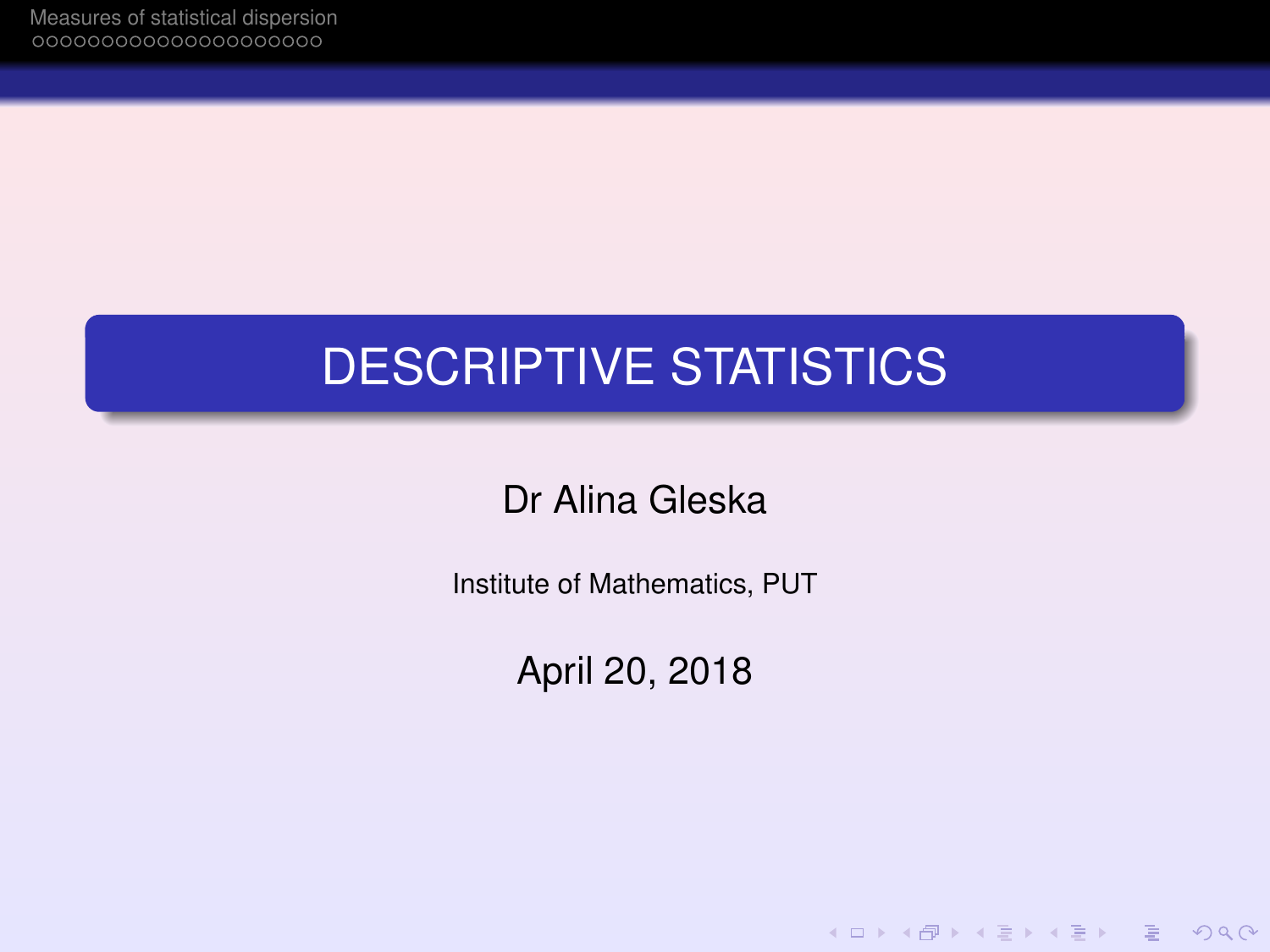

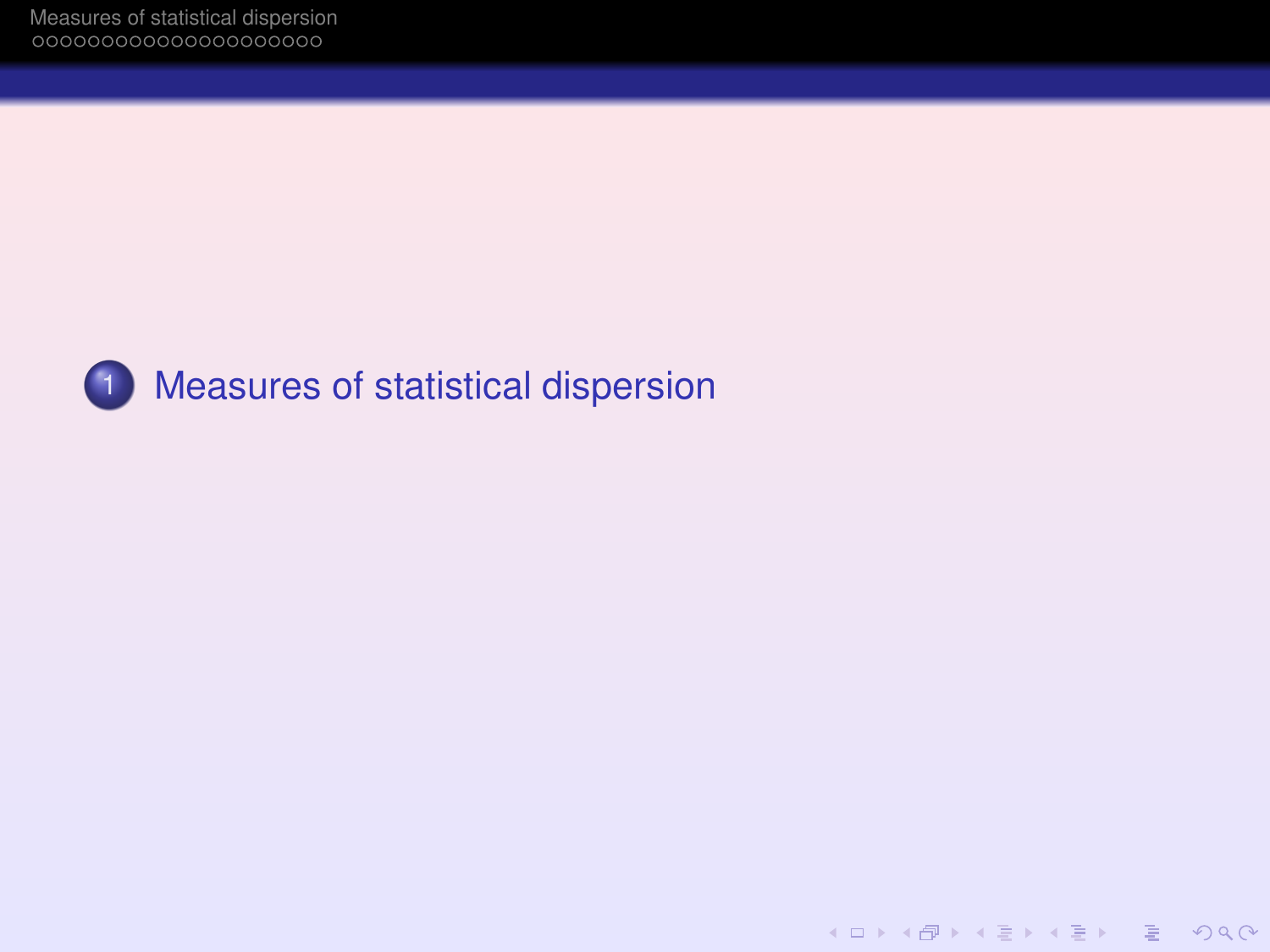<span id="page-2-0"></span>Measures of statistical dispersion (the variation) - in addition to locating the center of the observed values of the variable in the data, another important aspect of a descriptive study of the variable is numerically measuring the extent of variation around the center. Two data sets of the same variable may exhibit similar positions of center but may be remarkably different with respect to variability. We distinguish:

- classical measures depending on all observations;
- positional measures depending on the position in the series.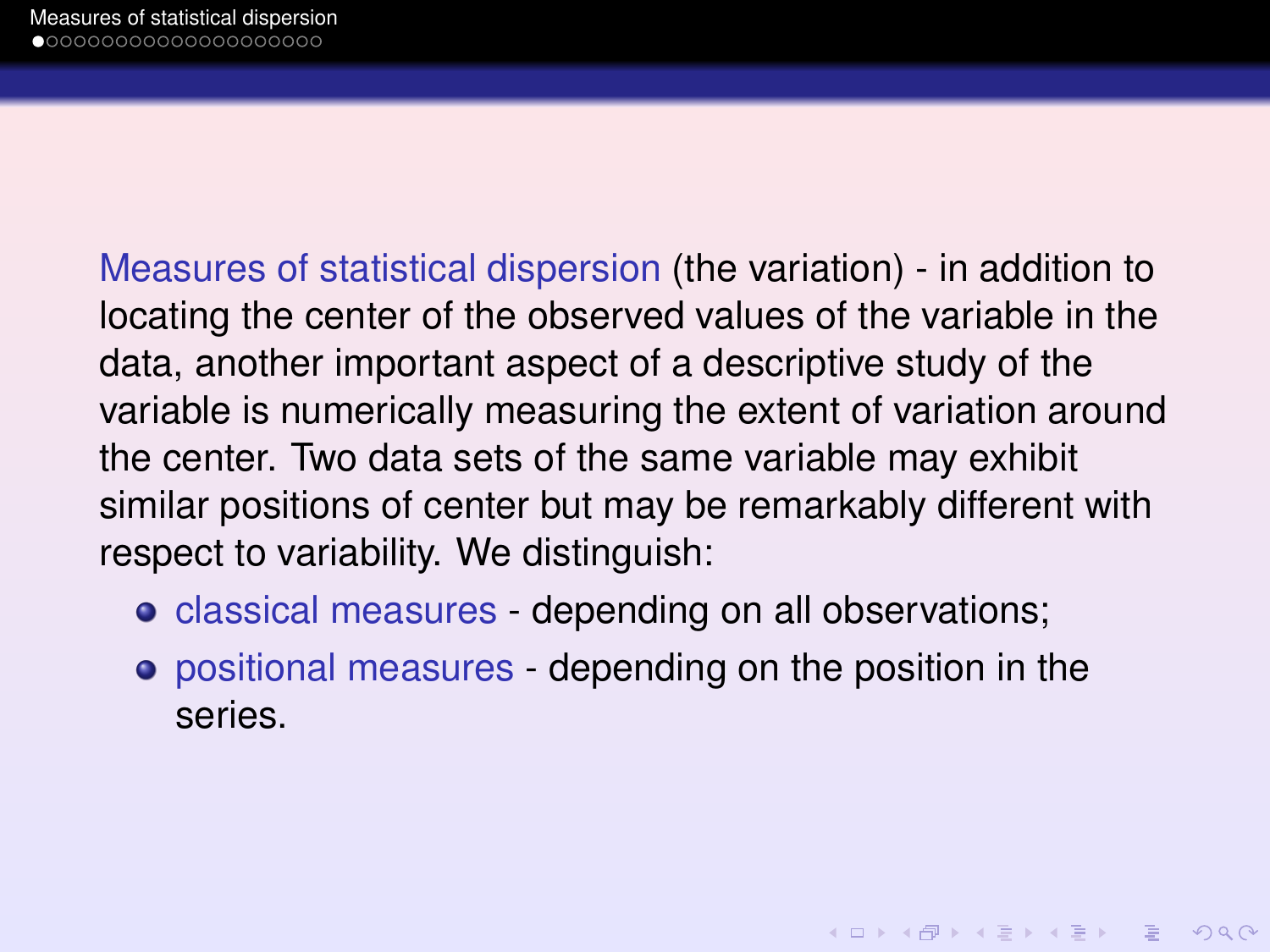All measures of dispersion we can divide with the respect to another criterium:

- absolute they have the same units as variables;
- relative they have no units (or are presented in percentage).

If we want to compare the variables with different units we can use only relative measures.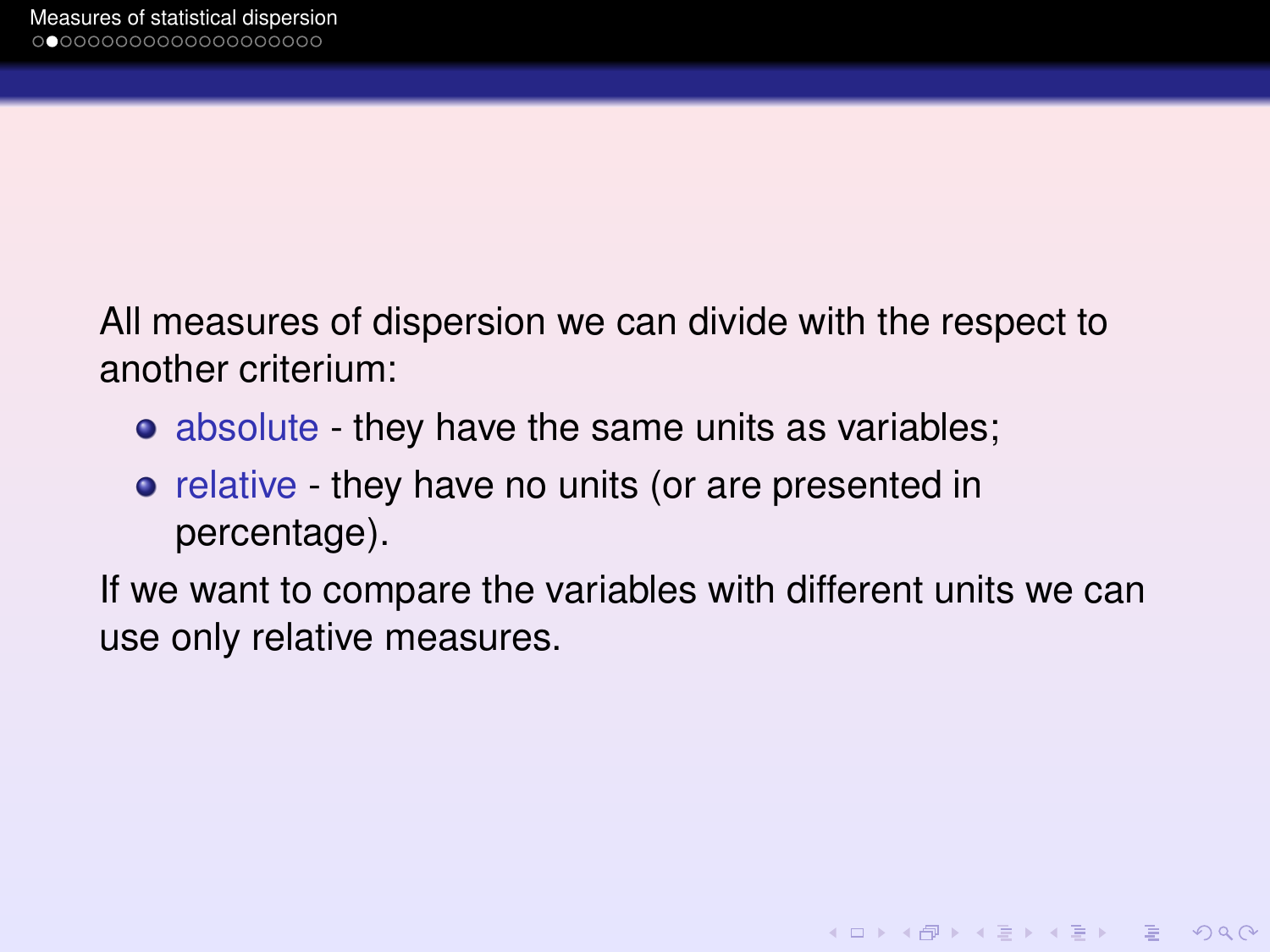<span id="page-4-0"></span>The sample range of the variable is the difference between its maximum and minimum values in a data set:

 $R = X_{max} - X_{min}$ .

The very simple measure (advantage), but it depends on outliers (disadvantage). Used only for the preparatory analysis.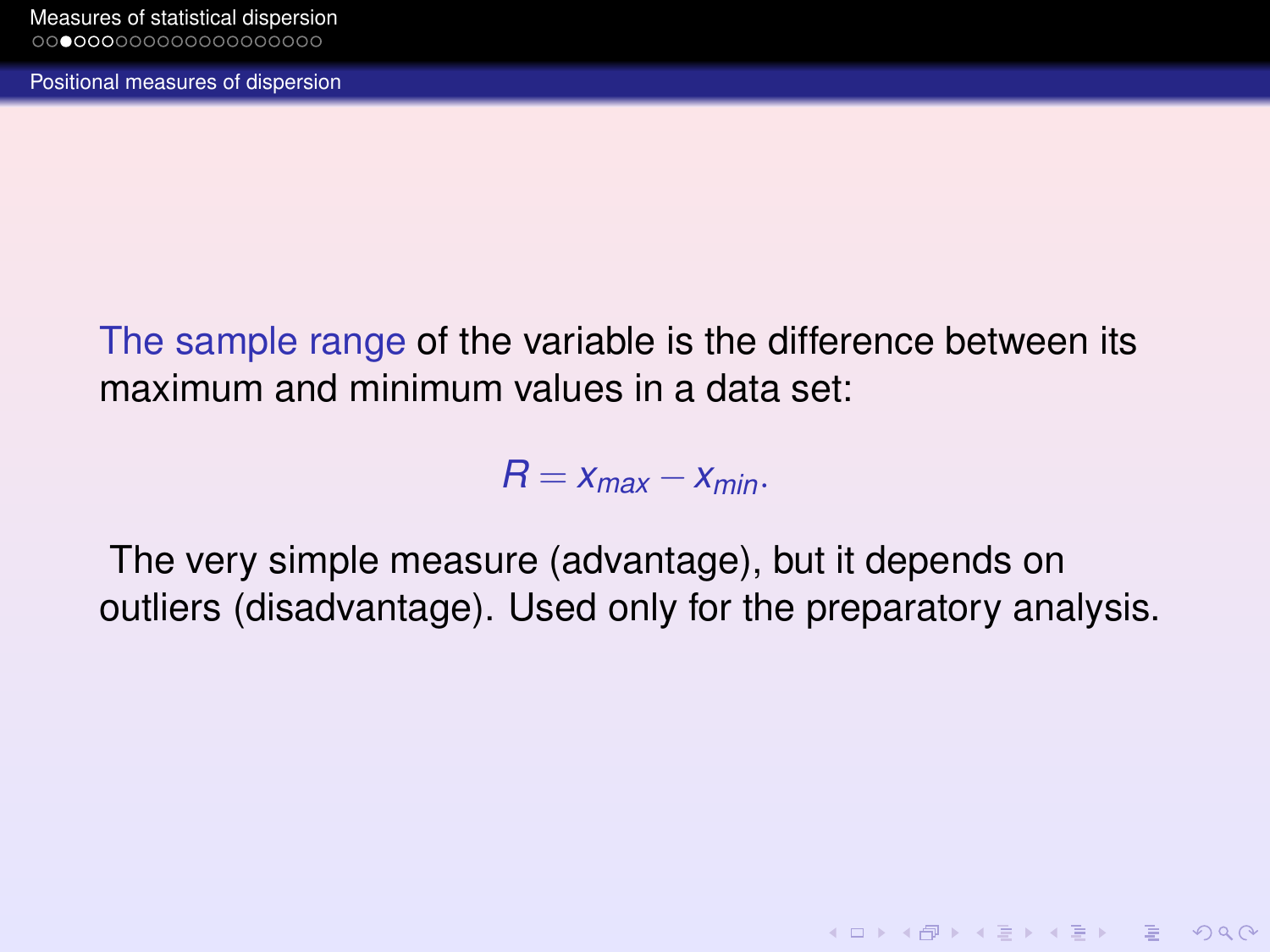<span id="page-5-0"></span>The sample interquartile range of the variable, denoted  $R_0$  (or *IQR*), is the difference between the first and third quartiles of the variable, that is,

$$
R_0=Q_3-Q_1.
$$

Roughly speaking, the  $R_0$  gives the range of the middle 50% of the observed values.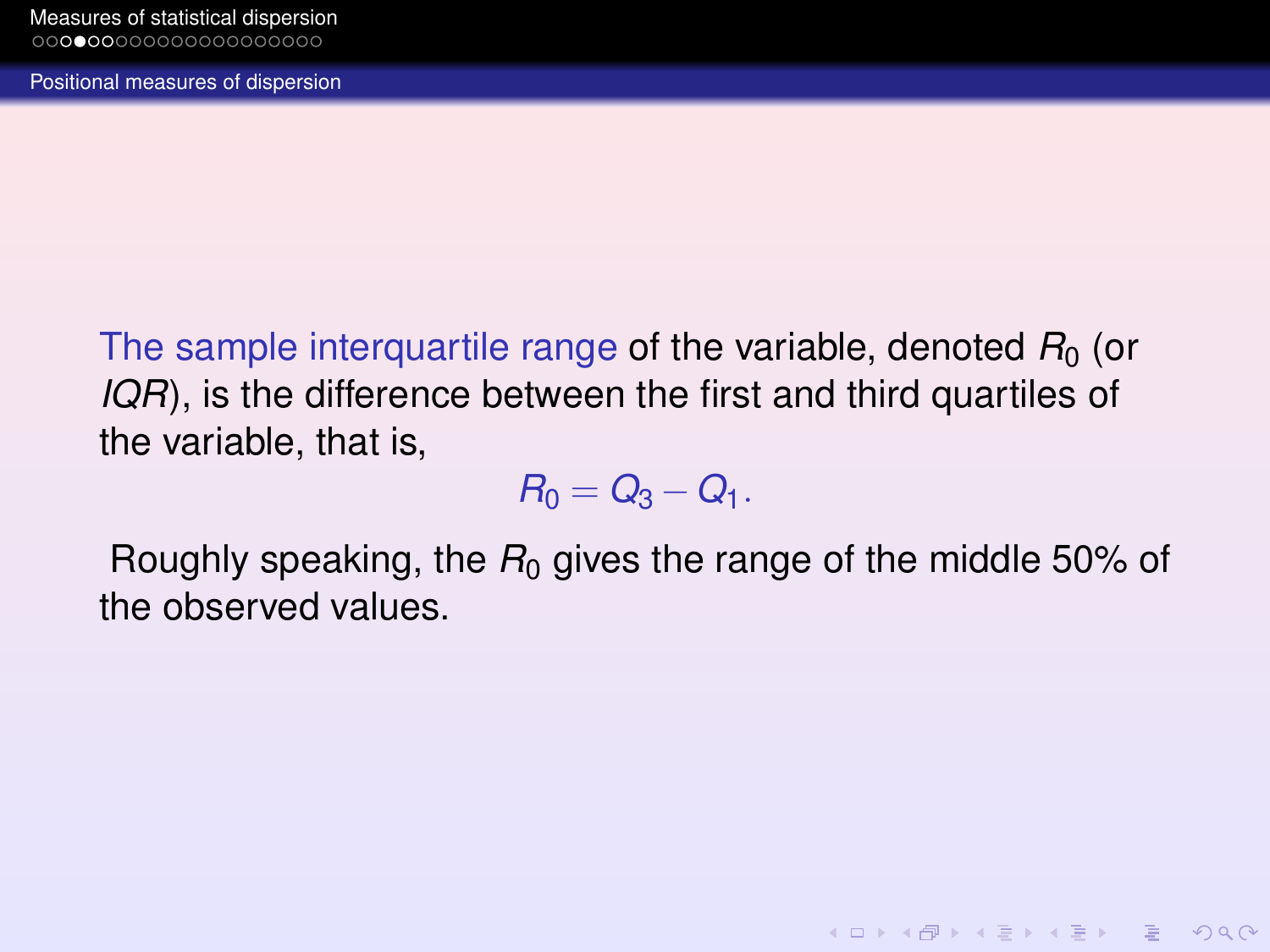<span id="page-6-0"></span>The quartile deviation it is a half of the sample interquartile range:

$$
Q = \frac{R_0}{2} = \frac{Q_3 - Q_1}{2}.
$$

It informs how much is the average deviation of the middle 50% of the observed values from the median and it is mainly used when the distribution is highgly skewed.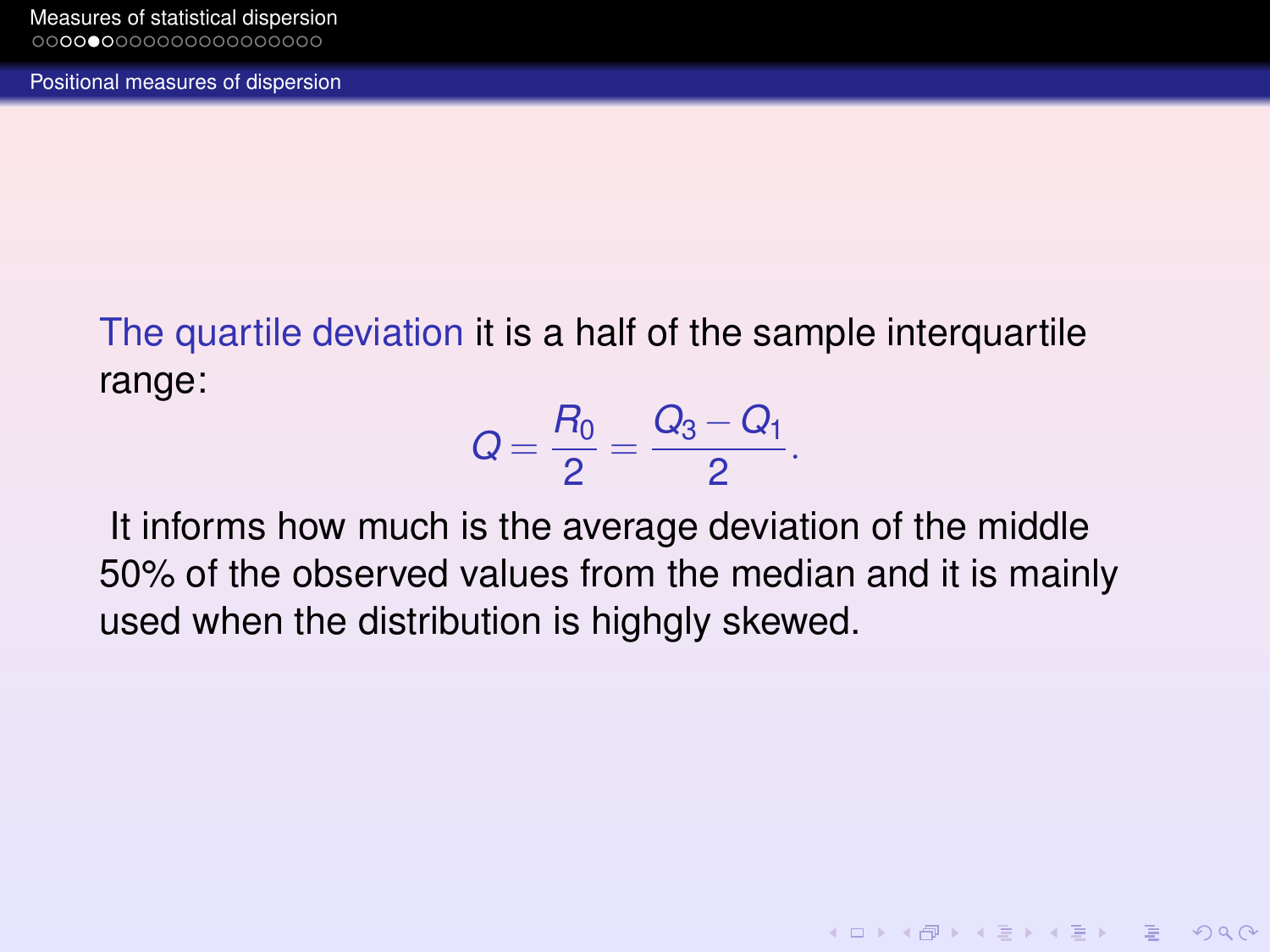# <span id="page-7-0"></span>Positional typical range of variables

Typical units are those observations that belong to the interval (*Me* −*Q*,*Me* +*Q*).

## Remark

We have to distinguish the positional typical range of variables from the mode or from the mode interval. There are two different concepts.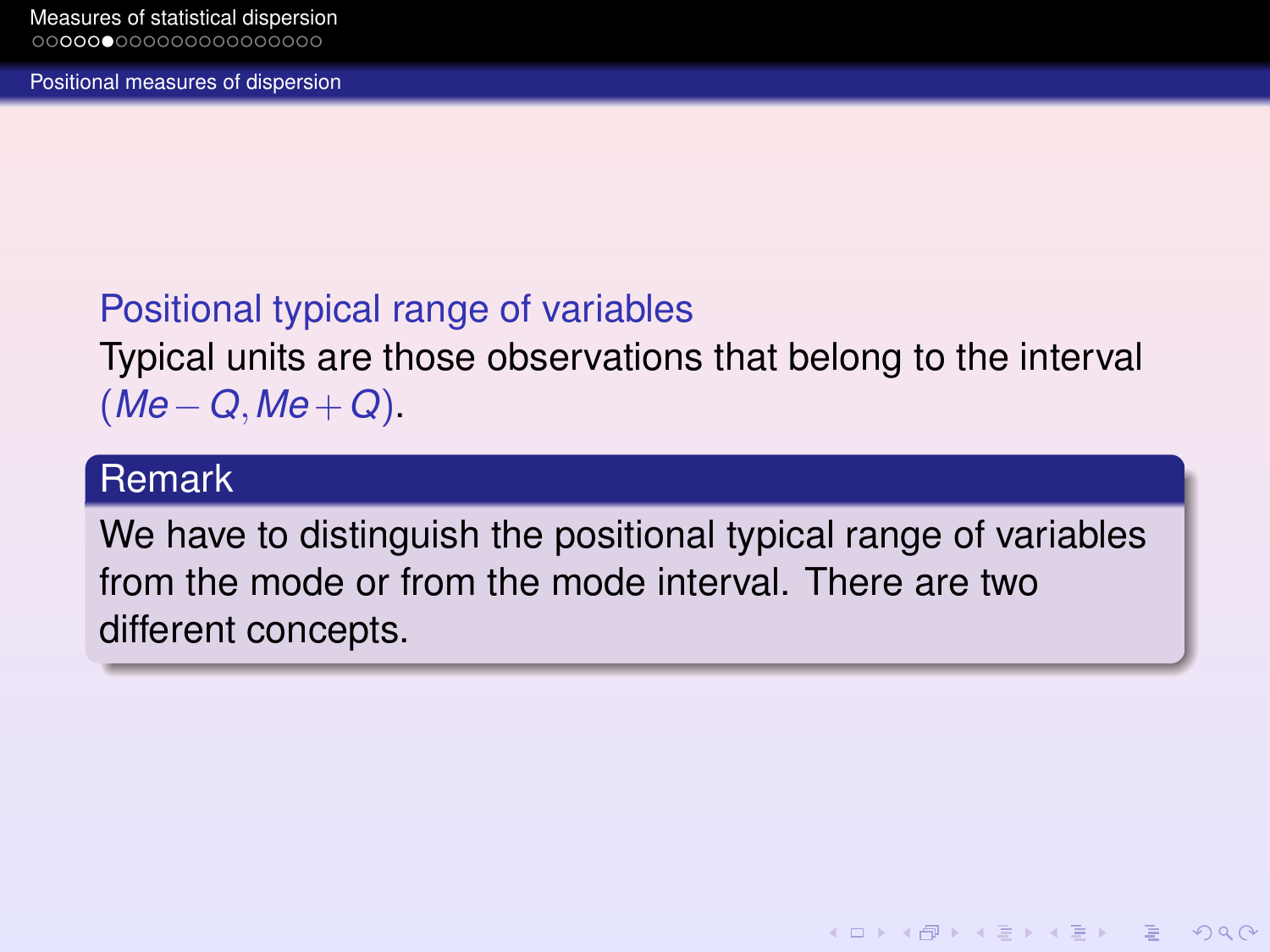<span id="page-8-0"></span>[Classical measures of dispersion](#page-8-0)

The average deviation allows to determine how much the concrete observations differ from the arithmetic mean:

$$
d=\frac{1}{n}\sum_{i=1}^n |x_i-\overline{x}|,
$$

where  $x_i$  is the value of the *i*-th observation,  $\overline{x}$  is the arithmetic mean, and *n* denotes the total number of observations.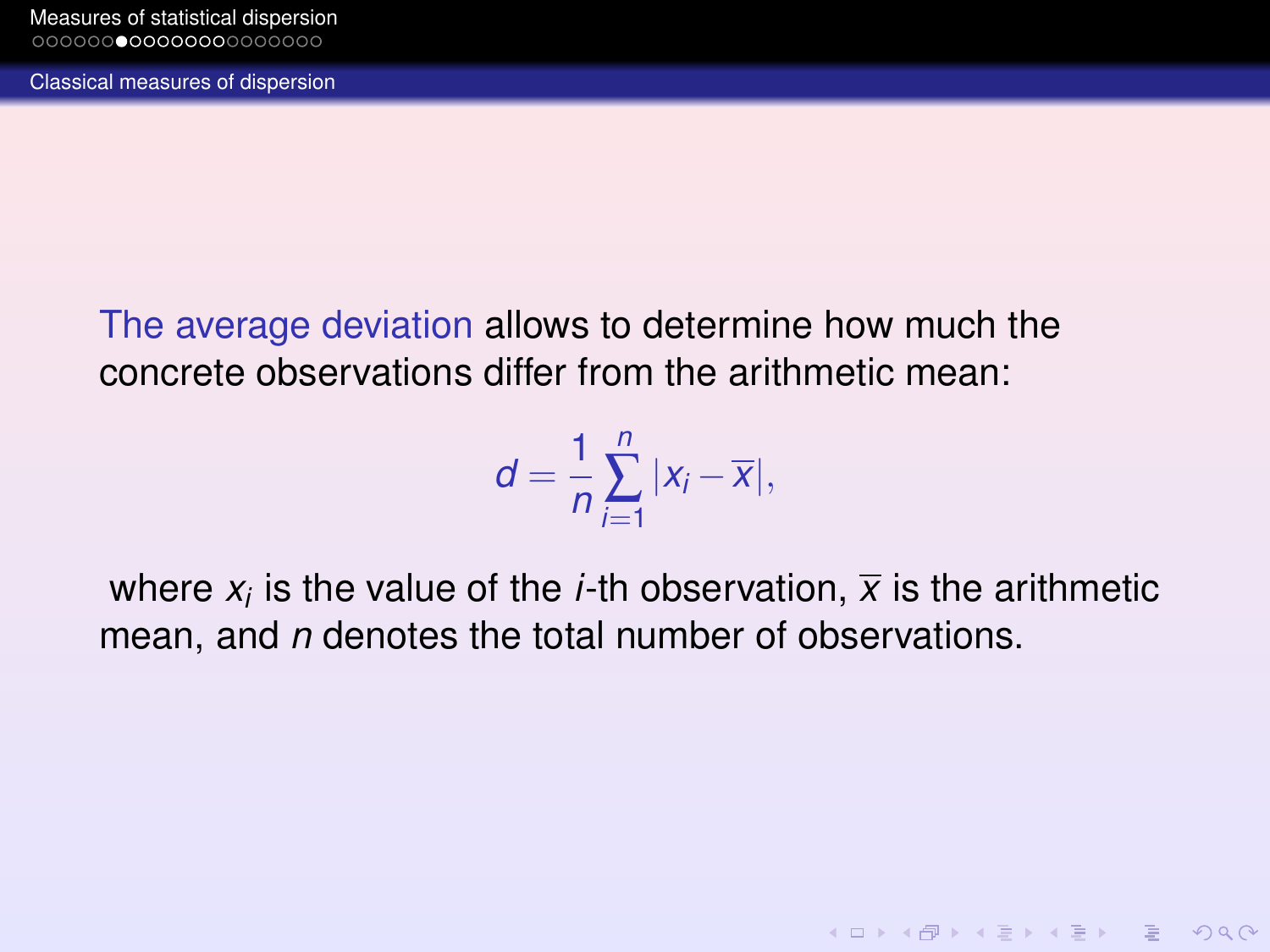## <span id="page-9-0"></span>Properties:

- the average deviation is always non-negative:  $d \geq 0$ ,
- $\bullet$   $d = 0$  only if all observations are the same,
- the bigger average deviation, the higher diversity of the population,
- the average deviation has the same units as variables.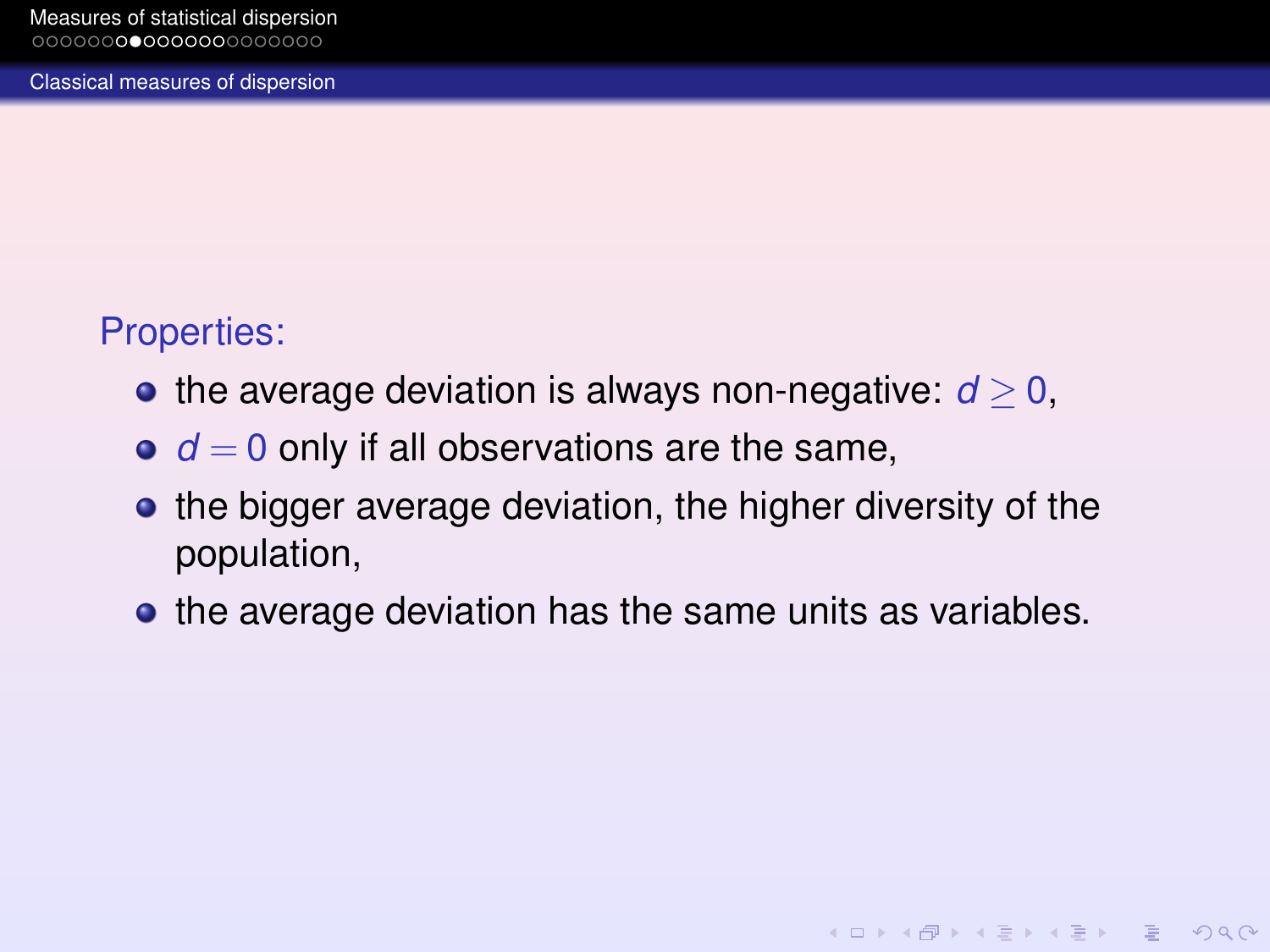<span id="page-10-0"></span>The variance is the average squared deviation from the mean. Its usefulness is limited because the units are squared and not the same as the original data. The sample variance is denoted by

$$
s^2=\frac{1}{n}\sum_{i=1}^n(x_i-\overline{x})^2,
$$

where  $x_i$  is the value of the *i*-th observation,  $\overline{x}$  is the arithmetic mean, and *n* – the total number of observations.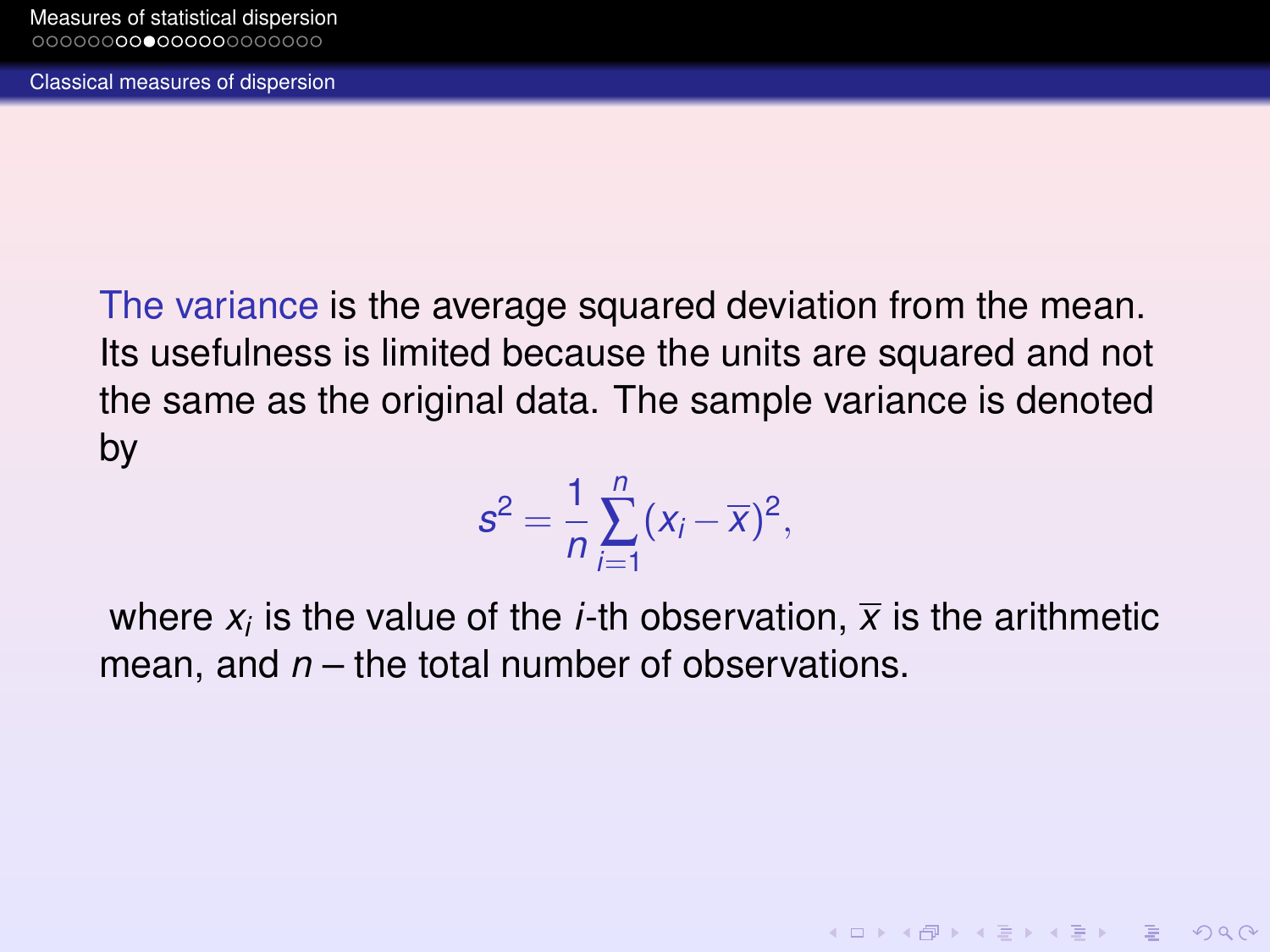<span id="page-11-0"></span>We can modify the previous formula to the more convenient one:

$$
s^2 = \Big(\frac{1}{n}\sum_{i=1}^n x_i^2\Big) - \overline{x}^2.
$$

#### Properties:

- the variance is always non-negative:  $s^2 \geq 0$ ,
- $s^2 = 0$  only if all observations are the same,
- the bigger variance, the higher diversity of the population.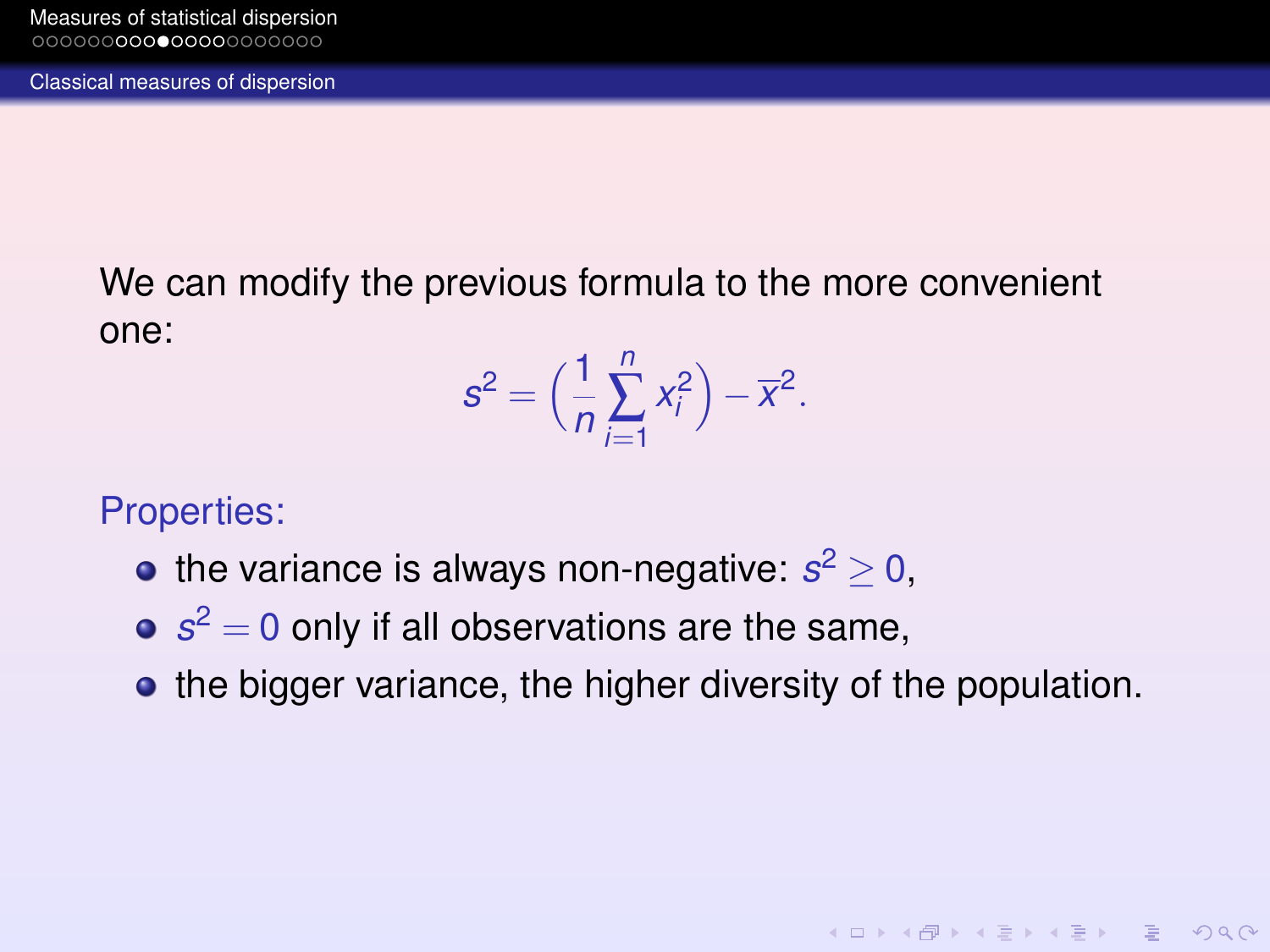<span id="page-12-0"></span>[Classical measures of dispersion](#page-12-0)

The standard deviation determines how much observations differ from the arithmetic mean:

$$
s=\sqrt{s^2}.
$$

**KOD KAD KED KED E VAN** 

The standard deviation has the same units as variables.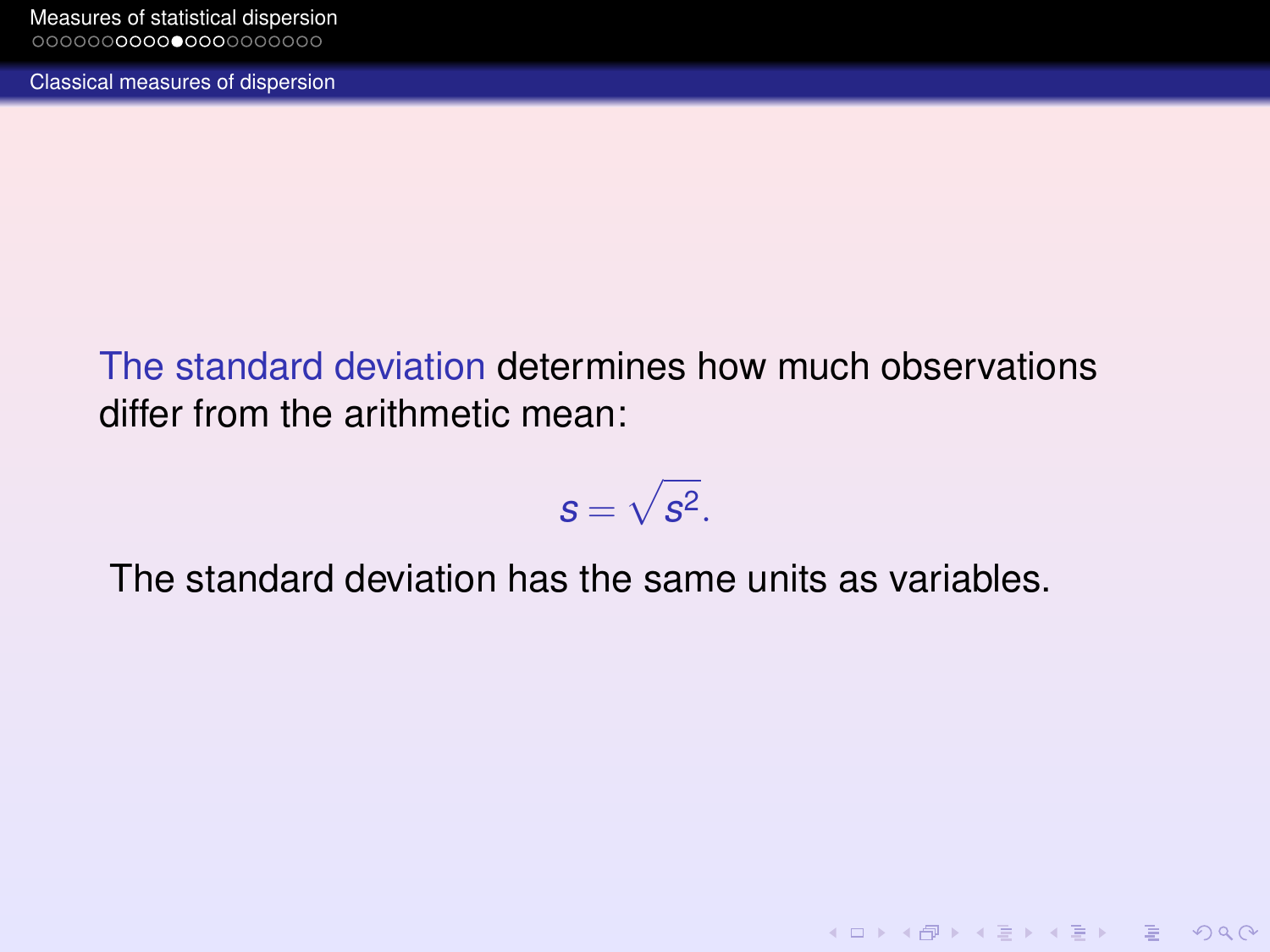# <span id="page-13-0"></span>Properties:

- the standard deviation is always non-negative:  $s > 0$ ,
- $s = 0$  only if all observations are the same,
- the bigger standard deviation, the higher diversity of the population,
- the standard deviation is always greater than the average deviation  $s > d$ ,
- **•** there is a relation between the standard deviation, the average deviation and the quartile deviation:  $s > d > Q$ .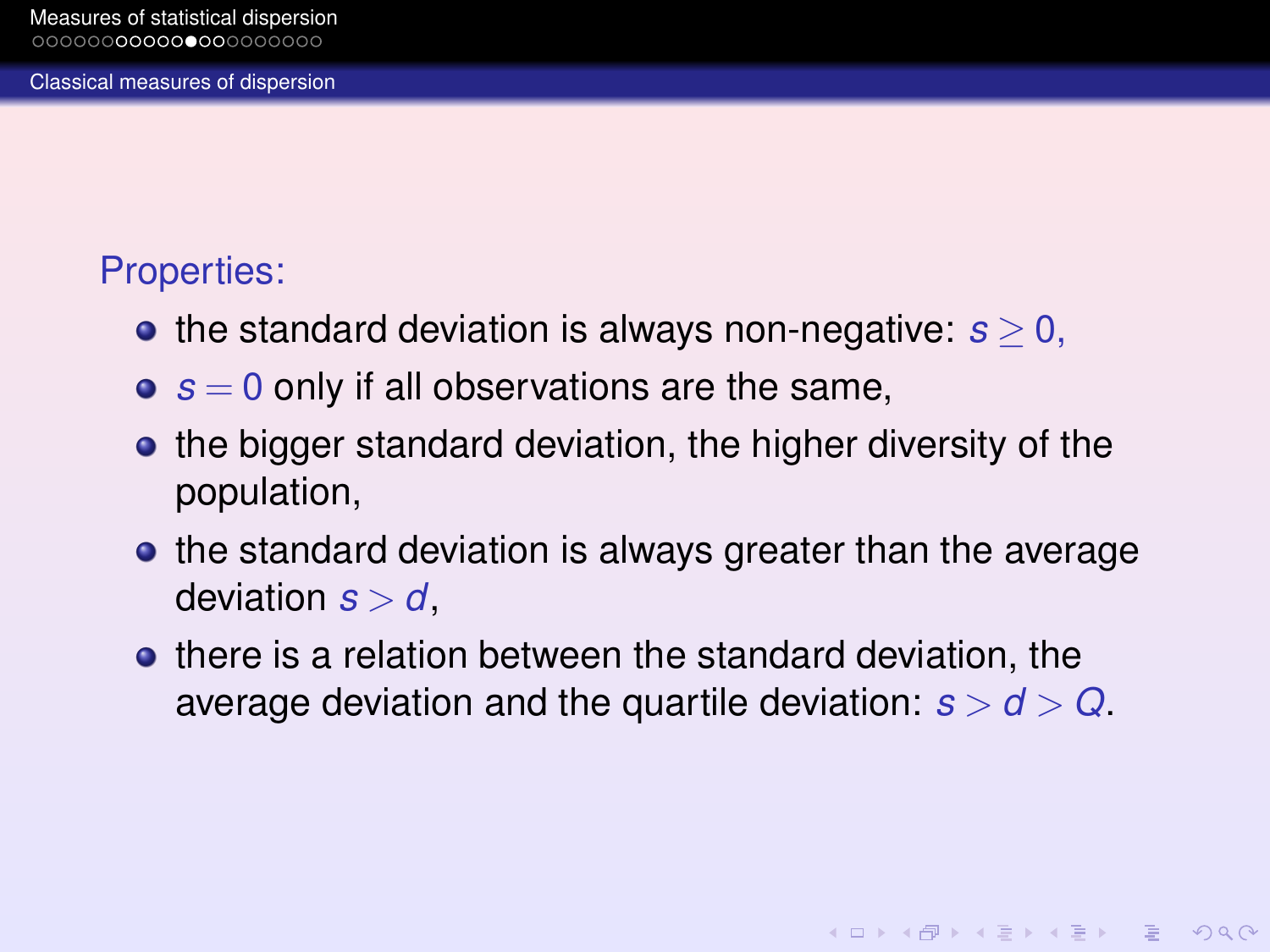#### <span id="page-14-0"></span>Remark

We can calculate the variance using the different formula:

$$
s^{2} = \frac{1}{n-1} \sum_{i=1}^{n} (x_{i} - \overline{x})^{2}.
$$

Both methods are correct. We use *n*−1 in formula when our data come from the small sample (*n* < 30), and we want to estimate the variance of the whole big population. It can be mathematically proven that this variance, calculated with *n* − 1 is a better estimator ot the real variance.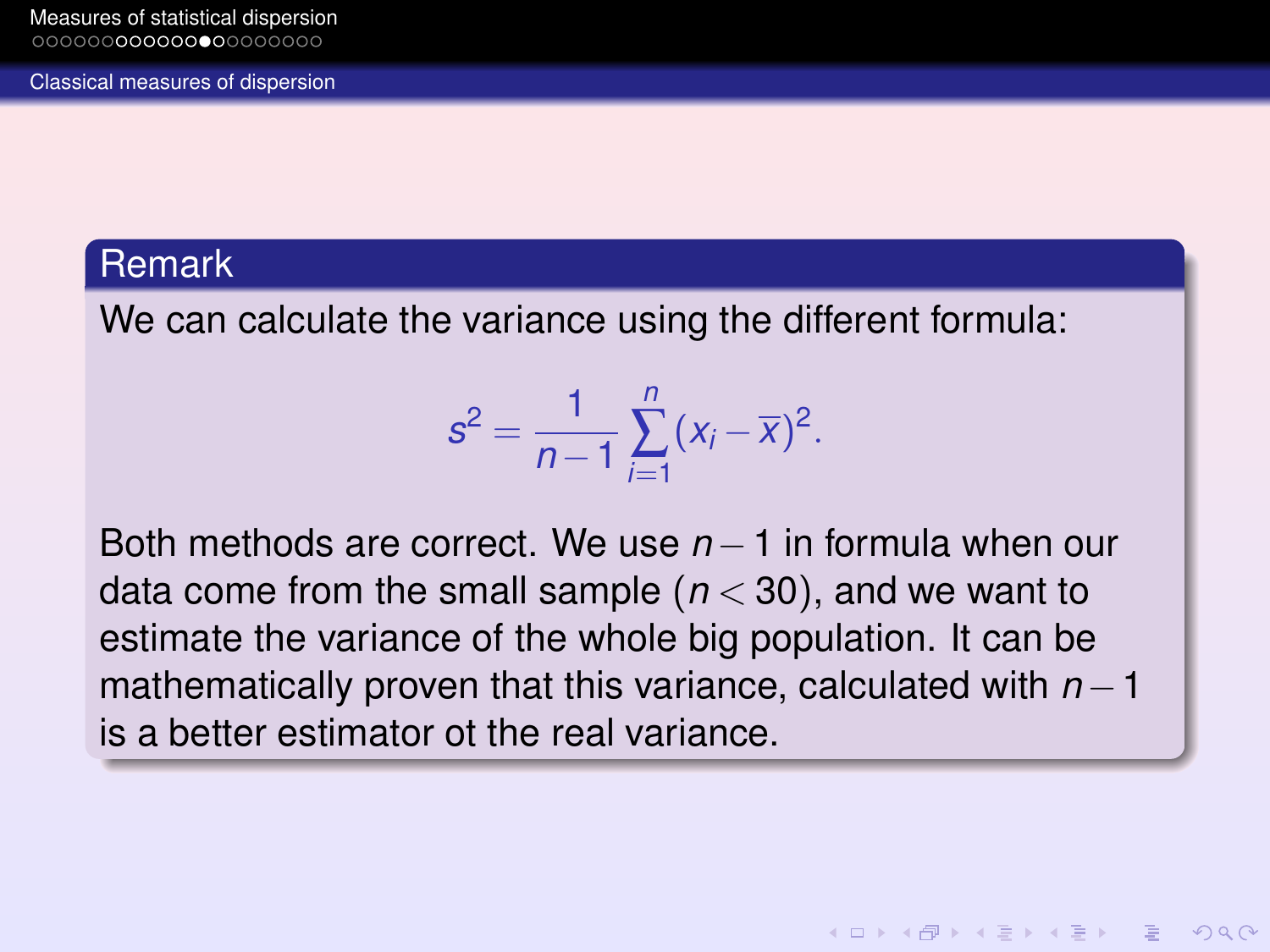<span id="page-15-0"></span>[Classical measures of dispersion](#page-15-0)

# Classical typical range of variables

Typical units are those observations that belong to the interval  $(\overline{x} - s, \overline{x} + s).$ 

## Remark

We have to distinguish the classical typical range of variables from the mode or from the mode interval. There are two different concepts.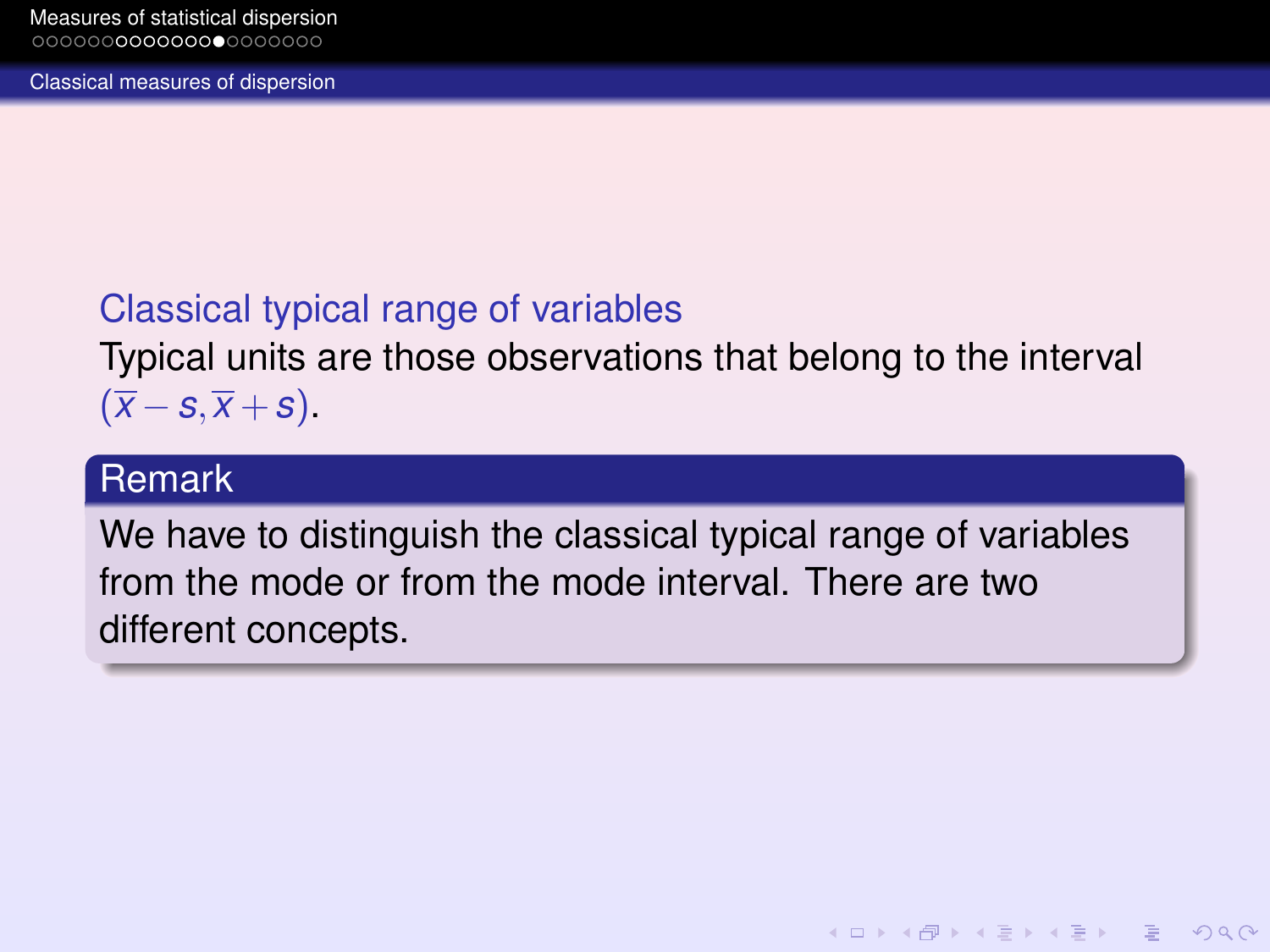<span id="page-16-0"></span>[Coefficients of dispersion](#page-16-0)

The quartile coefficient of dispersion is defined as:

$$
V_Q = \frac{Q}{Me} \cdot 100\%.
$$

Properties:

- $V_{\Omega} > 0\%$
- $V<sub>O</sub> = 0\%$ , if there is no diversity in the population,
- **•** the higher value of the quartile coefficient of dispersion, the higher diversity of the population.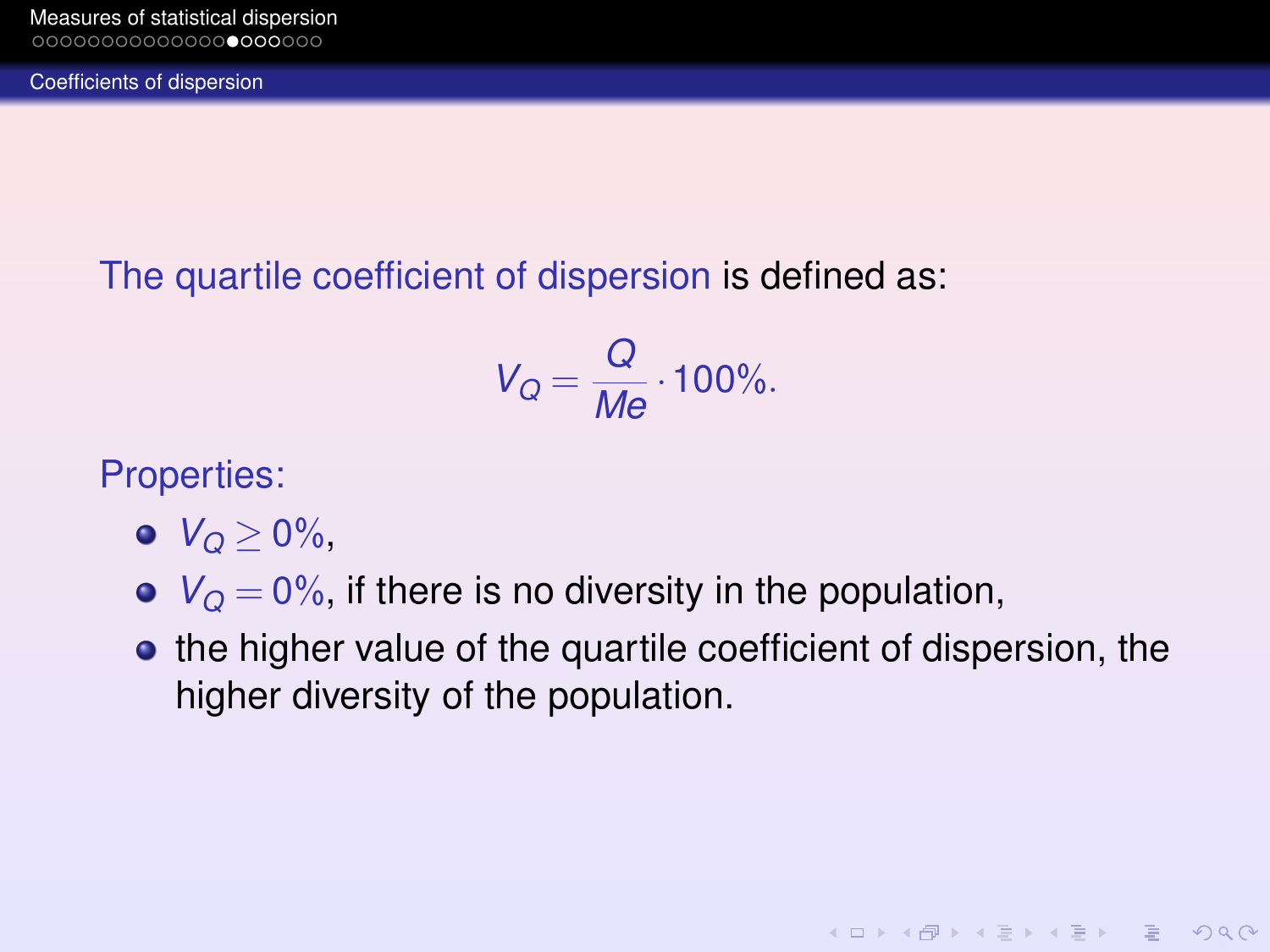<span id="page-17-0"></span>Classification of the value of the quartile coefficient of dispersion *VQ*:

- $0\% 20\% a$  weak diversity,
- $\bullet$  20%  $-40\%$  a moderate diversity,
- $\bullet$  40% 60% a strong diversity,
- $\bullet$  more than 60% a very strong diversity.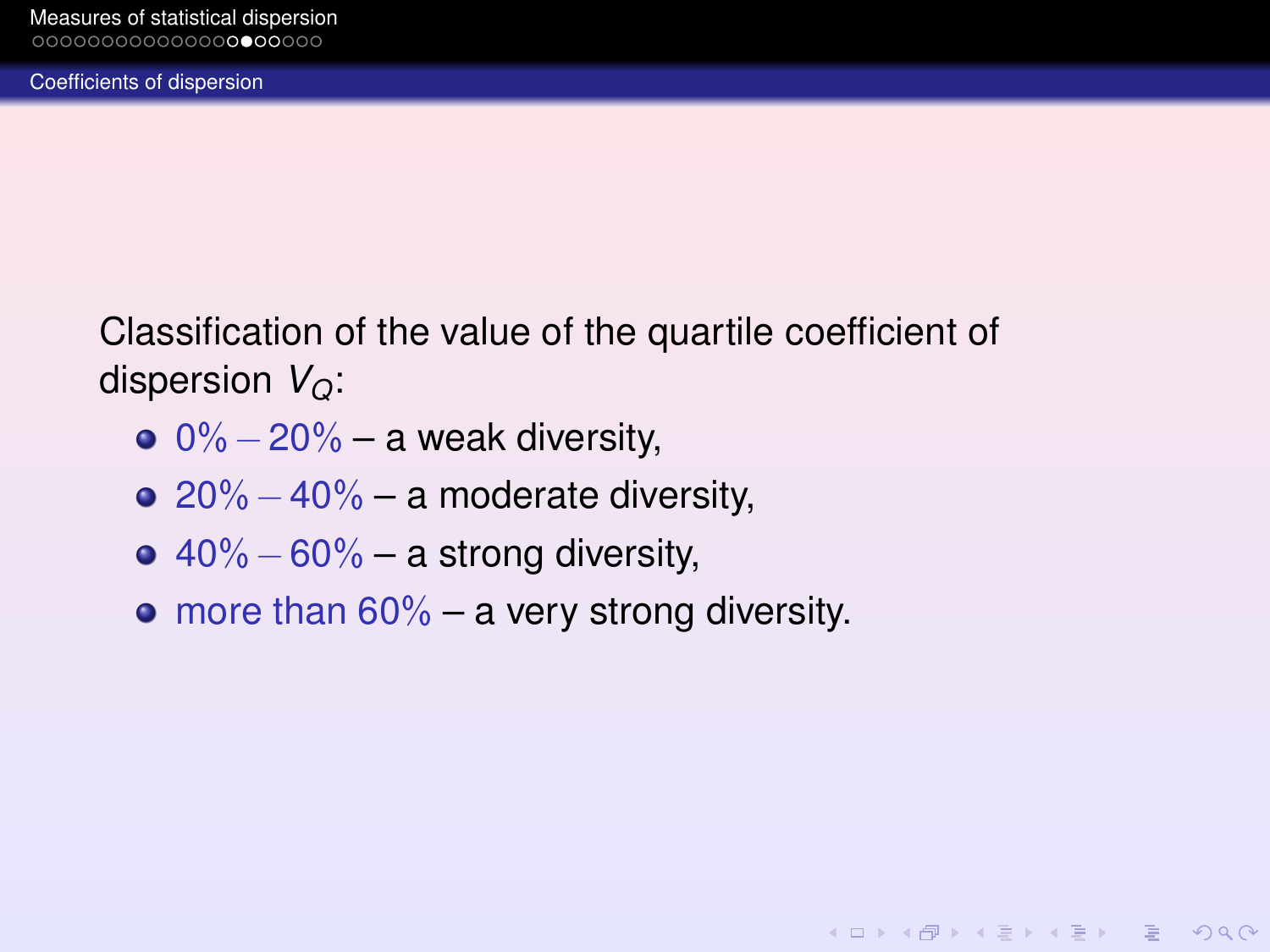<span id="page-18-0"></span>The classical coefficient of variation (*Vs*) is defined as the ratio of the standard deviation *s* to the arithmetic mean *x*. It shows the extent of variability in relation to the mean of the population.

> $V_s = \frac{s}{\overline{v}}$  $\frac{3}{x}$  · 100%.

Properties:

 $V_s > 0\%$ .

 $V_s = 0\%$ , if there is no diversity in the population,

**•** the higher value of the classical coefficient of variation, the higher diversity of the population.

**KOD KAD KED KED E VOOR**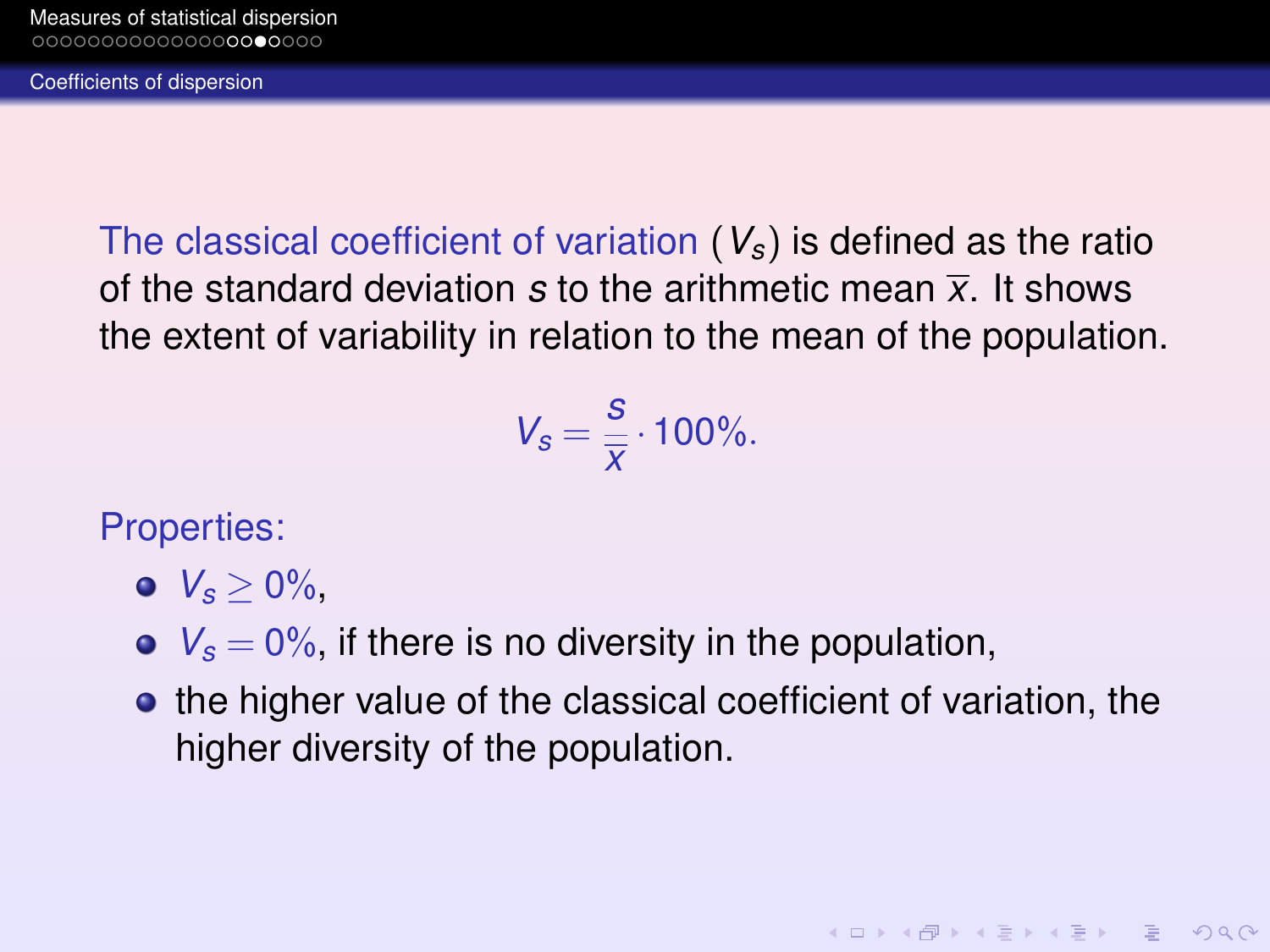<span id="page-19-0"></span>[Coefficients of dispersion](#page-19-0)

Classification for the classical coefficient of variation *Vs*:

- $0\% 20\% a$  weak diversity,
- $\bullet$  20%  $-40\%$  a moderate diversity,
- $\bullet$  40% 60% a strong diversity,
- $\bullet$  more than 60% a very strong diversity.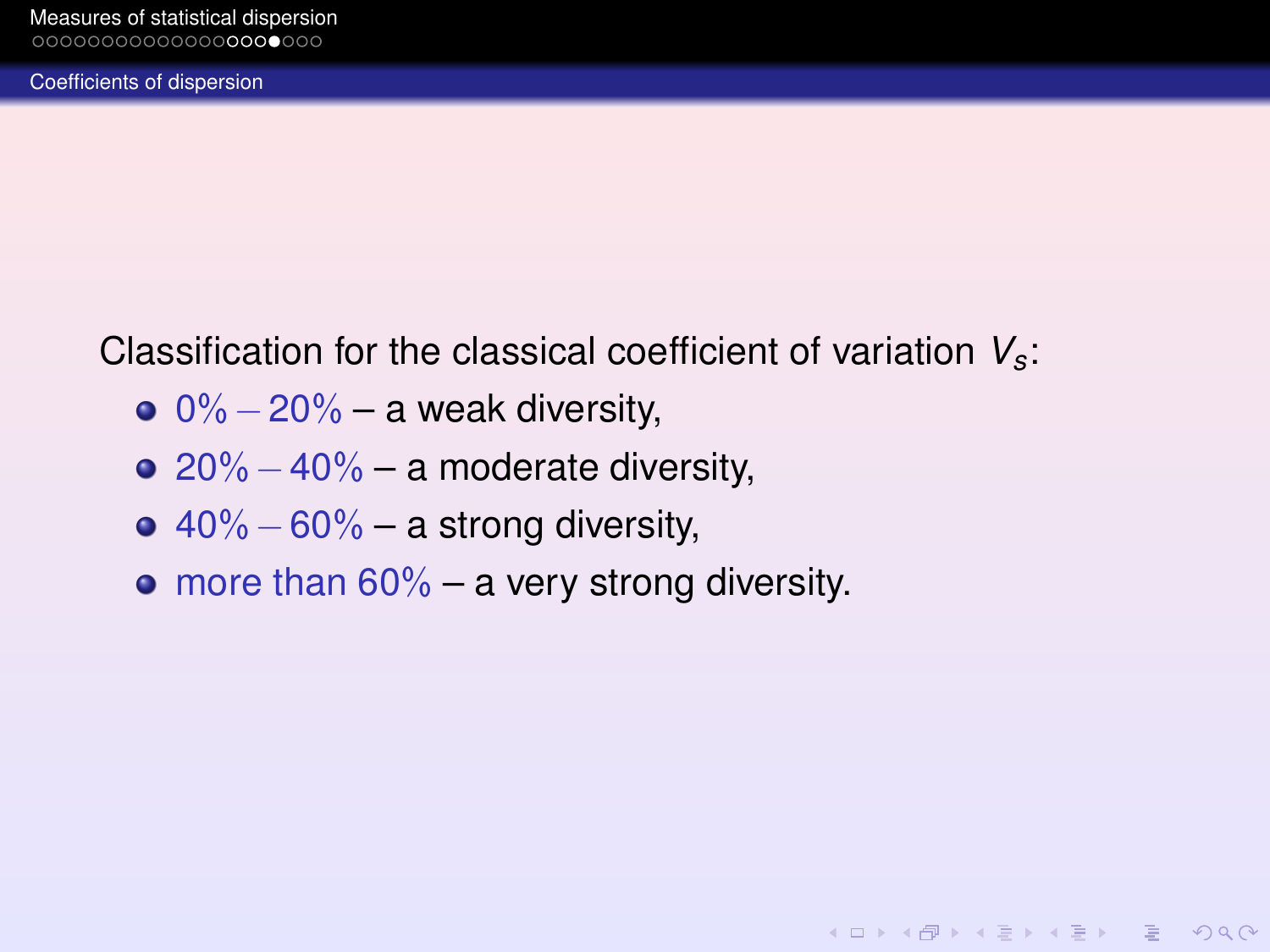The variance and the standard deviations for discrete grouped series:

$$
s^2 = \frac{1}{n} \sum_{i=1}^k (x_i - \overline{x})^2 n_i
$$
 or  $s^2 = \left(\frac{1}{n} \sum_{i=1}^k x_i^2 n_i\right) - \overline{x}^2$ ,

The variance and the standard deviations for continuous grouped series (in the intervals):

$$
s^{2} = \frac{1}{n} \sum_{i=1}^{k} (x_{i}^{0} - \overline{x})^{2} n_{i} \text{ or } s^{2} = \left(\frac{1}{n} \sum_{i=1}^{k} (x_{i}^{0})^{2} n_{i}\right) - \overline{x}^{2}.
$$

K ロ ▶ K @ ▶ K 할 > K 할 > → 할 → 9 Q Q\*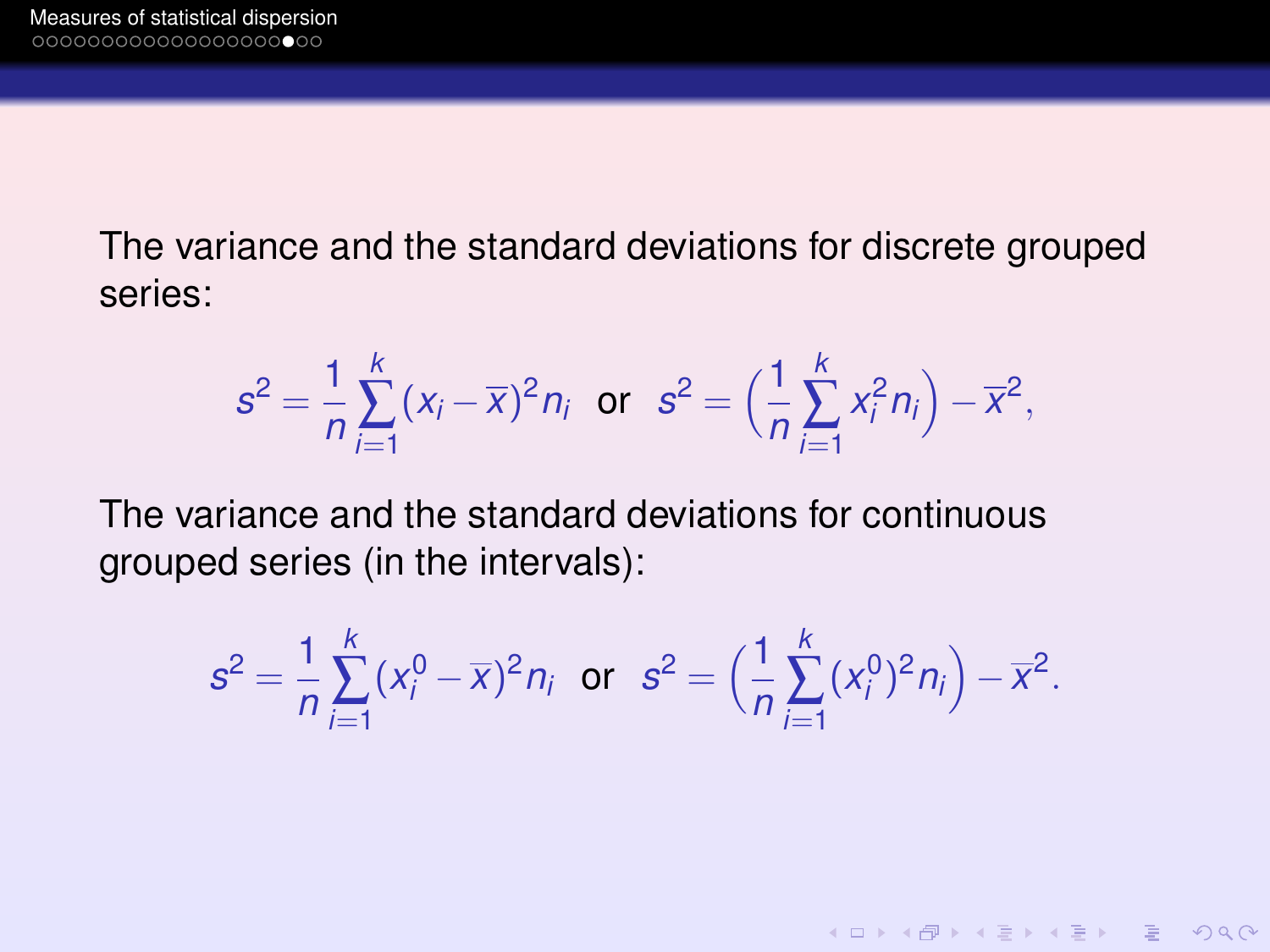Gauss (normal) distribution.